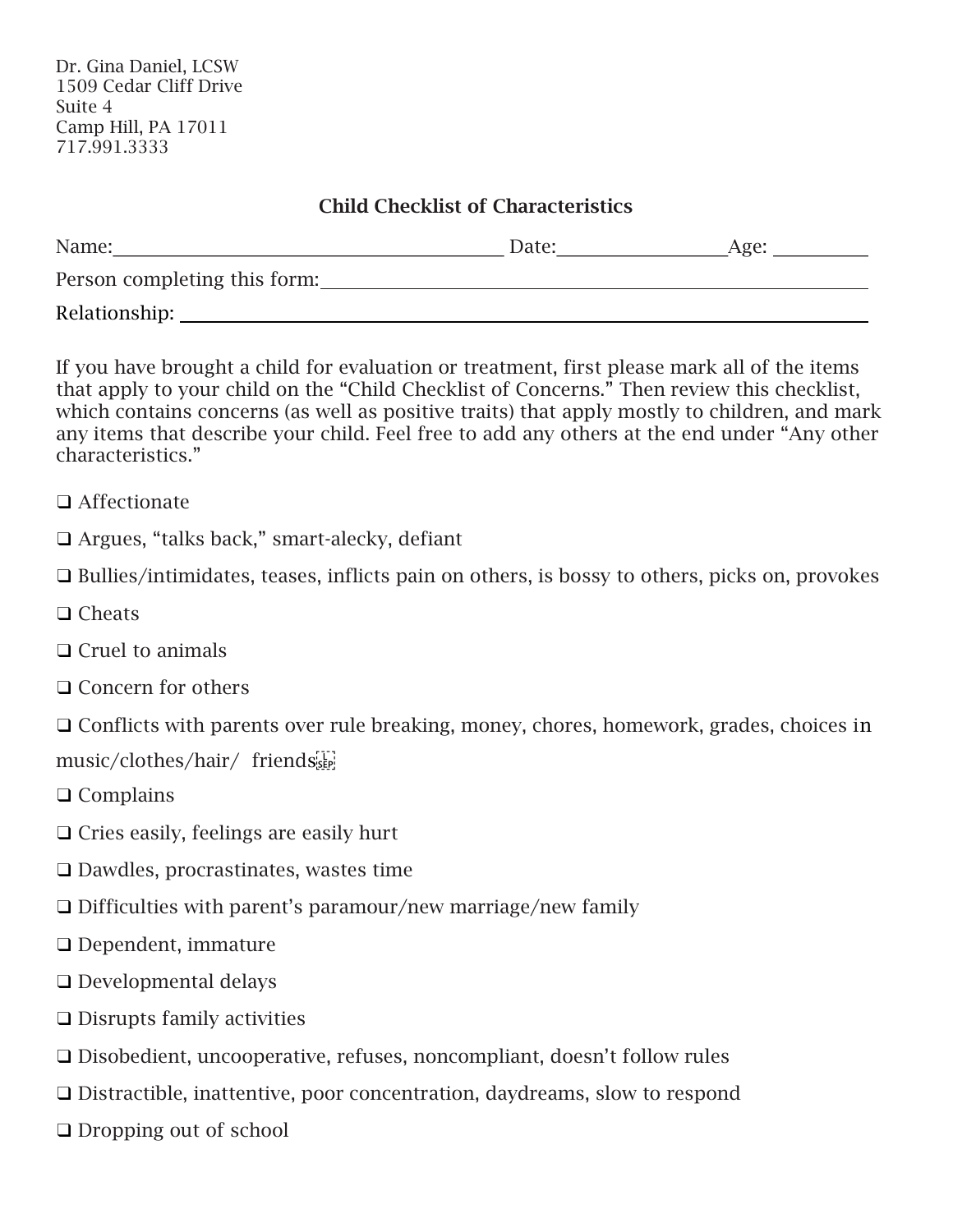- ❑ Drug or alcohol use
- ❑ Eating—poor manners, refuses, appetite increase or decrease, odd combinations, overeats
- ❑ Exercise problems
- ❑ Extracurricular activities interfere with academics
- ❑ Failure in school
- ❑ Fearful
- ❑ Fighting, hitting, violent, aggressive, hostile, threatens, destructive
- ❑ Fire setting
- ❑ Friendly, outgoing, social
- ❑ Hypochondriac, always complains of feeling sick
- ❑ Immature, "clowns around," has only younger playmates
- ❑ Imaginary playmates, fantasy
- ❑ Independent
- ❑ Interrupts, talks out, yells
- ❑ Lacks organization, unprepared
- ❑ Lacks respect for authority, insults, dares, provokes, manipulates
- ❑ Learning disability
- ❑ Legal difficulties—truancy, loitering, panhandling, drinking, vandalism, stealing, fighting, drug sales
- ❑ Likes to be alone, withdraws, isolates
- ❑ Lying
- ❑ Low frustration tolerance, irritability
- ❑ Mental retardation
- ❑ Moody
- ❑ Mute, refuses to speak
- ❑ Nail biting
- ❑ Nervous
- ❑ Nightmares
- ❑ Need for high degree of supervision at home over play/chores/schedule
- ❑ Obedient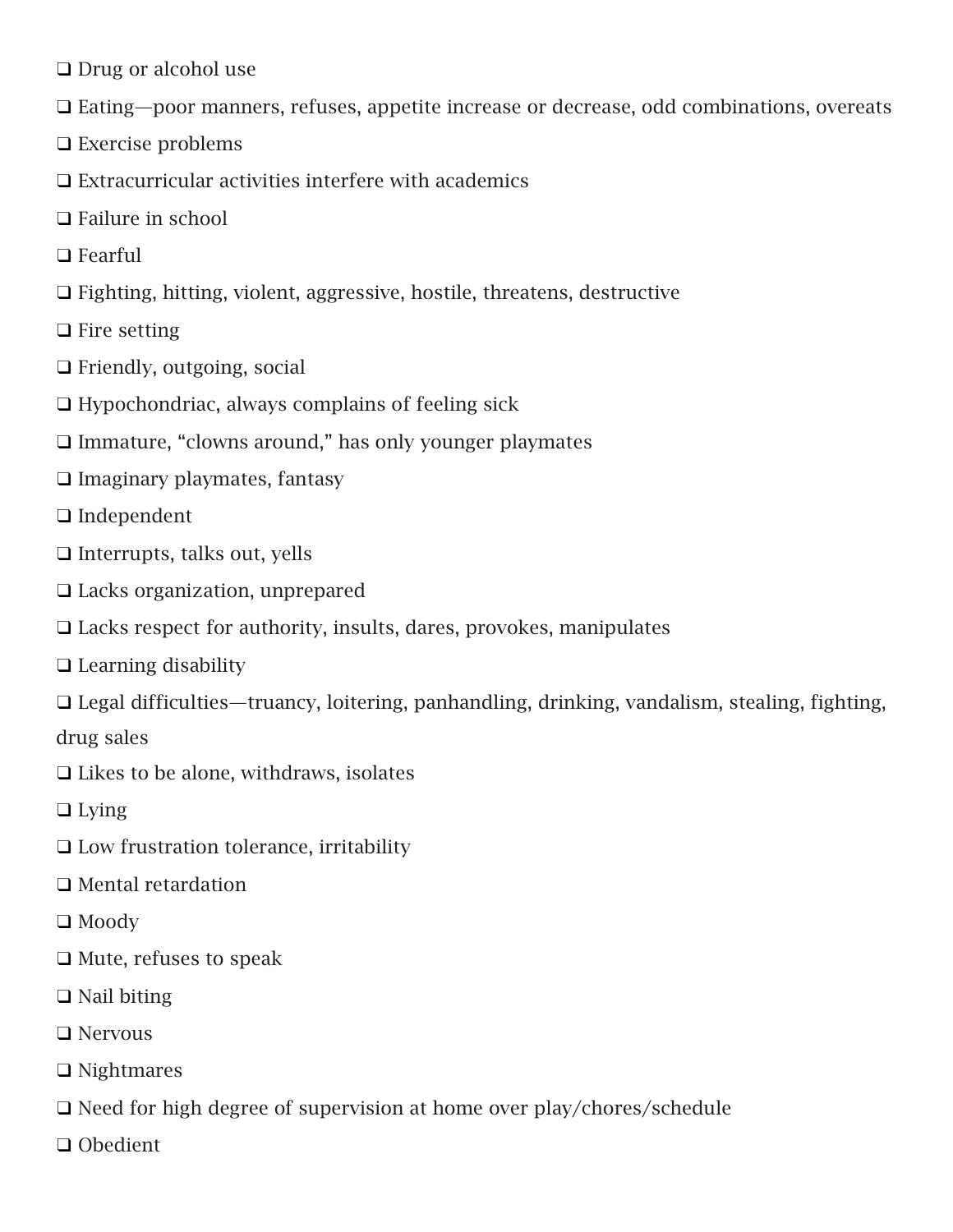❑ Obesity

- ❑ Overactive, restless, hyperactive, out-of-seat behaviors, restlessness, fidgety, noisiness
- ❑ Oppositional, resists, refuses, does not comply, negativism
- ❑ Prejudiced, bigoted, insulting, name calling, intolerant

❑ Pouts

❑ Recent move, new school, loss of friends

❑ Relationships with brothers/sisters or friends/peers are poor—competition, fights, teasing/provoking, assaults

- ❑ Responsible
- ❑ Rocking or other repetitive movements
- ❑ Runs away
- ❑ Sad, unhappy
- ❑ Self-harming behaviors—biting or hitting self, head banging, scratching self
- ❑ Speech difficulties
- ❑ Sexual—sexual preoccupation, public masturbation, inappropriate sexual behaviors
- ❑ Shy, timid
- ❑ Stubborn
- ❑ Suicide talk or attempt
- ❑ Swearing, blasphemes, bathroom language, foul language
- ❑ Temper tantrums, rages
- ❑ Thumb sucking, finger sucking, hair chewing
- ❑ Tics—involuntary rapid movements, noises, or word productions
- ❑ Teased, picked on, victimized, bullied
- ❑ Truant, school avoiding
- ❑ Underactive, slow-moving or slow-responding, lethargic
- ❑ Uncoordinated, accident-prone
- ❑ Wetting or soiling the bed or clothes
- ❑ Work problems, employment, workaholism/overworking, can't keep a job

Any other characteristics: